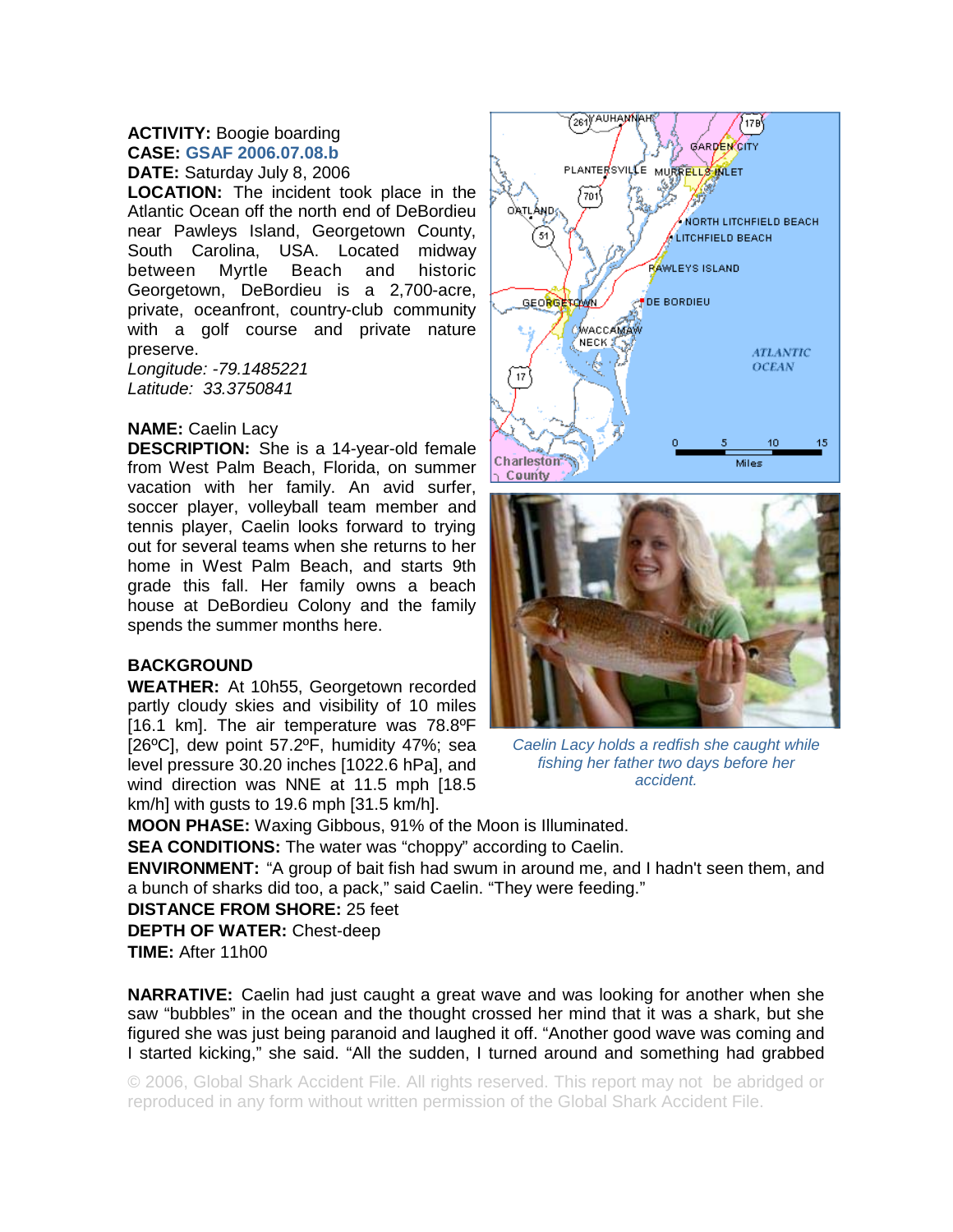hold of my [left] foot. And it tore up my foot but it didn't thrash or anything. I kicked it with my right foot, and it let go immediately." Scared but thinking quickly, she pulled as much of her body up onto the boogie board as possible and started screaming for help. "[The shark] came up to me in clear view, on top of the water," Caelin said. "I managed to get my arms and legs tucked under my stomach, so there was no part of me dangling off the edge." When I first got bit, it didn't hurt because it hadn't really clicked yet, didn't seem real. Then when I looked back at my foot, all the blood in the water, I started screaming and I freaked out. I screamed once - well I screamed a bunch," she said. "I blacked out after I screamed so I don't remember anything, and the next thing I remember was being on the sand."

Her mother, Janice, was on the beach with her three younger sisters, Emma, Glenna and Hannah, when she heard Caelin's screams. She jumped out of her chair and started yelling for someone to call 911. Janice sprinted to the water's edge and splashed into the water and reached Caelin. "I grabbed her by her wrists and yanked her really hard," Janice said. Caelin's mother and an unidentified man pulled Caelin out of the water, onto the beach and placed her on her boogie board.

**INJURY:** Lacerations to left foot. Two tendons were severed and one was partly torn.

**FIRST AID:** "After I got to the beach, the pain was like, it was so bad, unbearable, but, um, I saw huge gashes in my foot, and it wasn't whatI was expecting. In the water, it felt like chicken scratches. And I didn't expect it to be this bad." One thing that really struck Janice Lacy was how so many people on the beach at the time lent a helping hand in their time of need. She says there happened to be four doctors there, including a surgeon and a pediatrician. Many beachgoers - including the vacationing doctors - rushed to help. The doctors stopped Caelin's bleeding, someone held up a beach umbrella to keep her in the shade, and someone else chatted with the girl to keep her mind off her foot while awaiting the ambulance.

**TREATMENT:** Caelin was transported by ambulance to Georgetown Memorial Hospital (606 Black River Road Georgetown, South Carolina 29440, Tel: 843-527-7000] where she received 70 stitches in her leg and ankle, and three tendons torn or severed by the bite were surgically repaired during two procedures. No major tendons or ligaments were completely torn. She was released from the hospital on Thursday morning.

**SPECIES:** At the time of the incident, Caelin identified the shark as a five- to six-foot spinner shark. In a later interview she said it may have been a bull shark. Species found in the area include the bull shark, spinner shark, blacktip shark, blacknose shark, Atlantic sharpnose shark, finetooth shark, sandbar shark, lemon shark, tiger shark (periodically), nurse shark and hammerhead sharks, including the bonnethead shark.

"Most like a small blacktip or spinner shark. The arch of the initial strike on the upper portion of her left foot indicates an animal maybe no more than five feet in length. The second strike below (raking and tearing) also are indicative of a small shark. Not having any jaws of those species available to me, I cannot be more definitive than that. " … *Ralph Collier*

© 2006, Global Shark Accident File. All rights reserved. This report may not be abridged or reproduced in any form without written permission of the Global Shark Accident File.